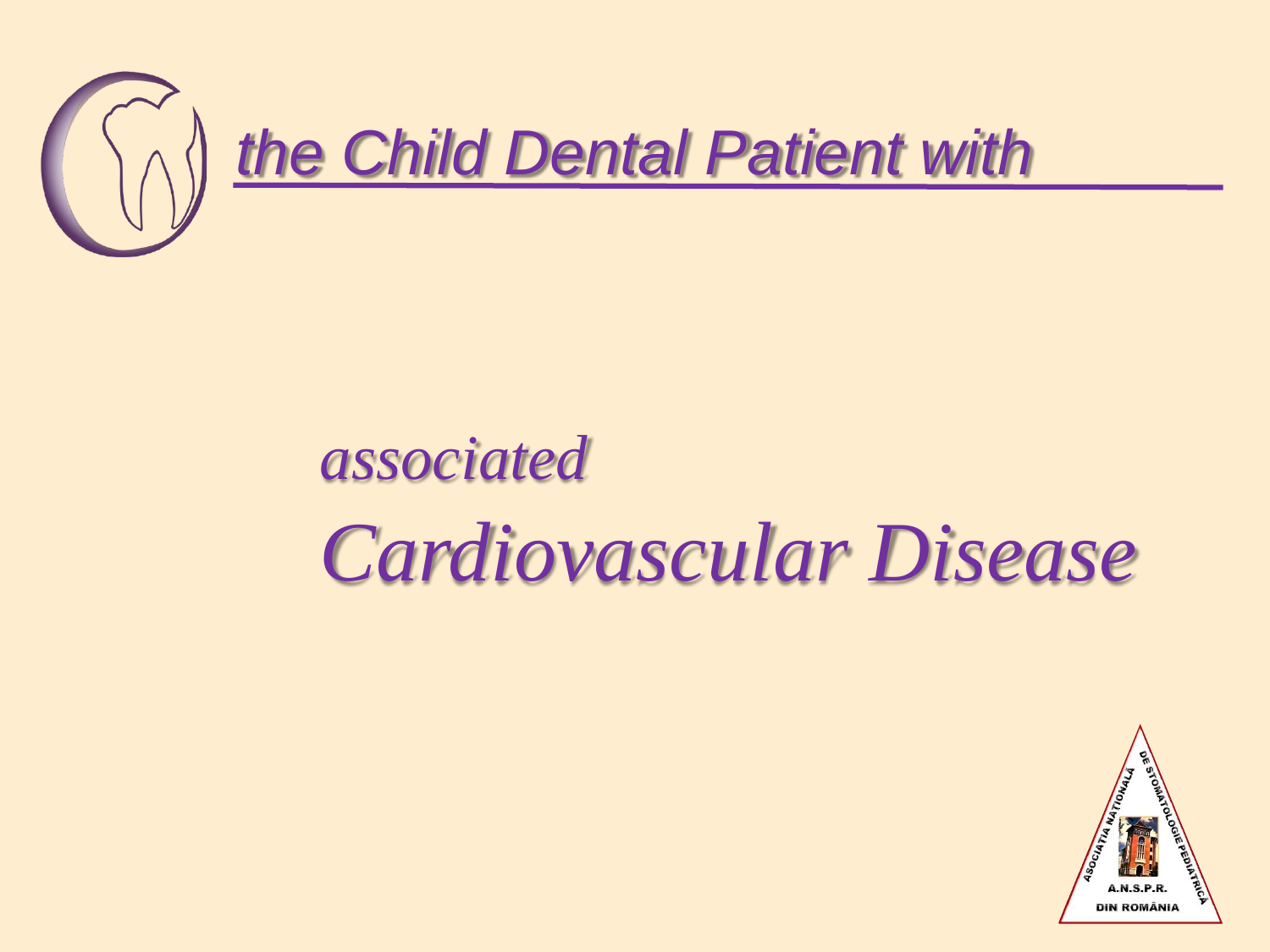## **References and further reading**

[American Dental Association https://www.ada.org/en/member-center/oral-health-topics/antibiotic](https://www.ada.org/en/member-center/oral-health-topics/antibiotic-prophylaxis)prophylaxis

Balmer R, Bu'Lock FA. The experiences with oral health and dental prevention of children with congenital heart disease. *Cardiol Young*. 2003;13(5):439‐443. doi:10.1017/s1047951103000921

Błochowiak KJ. Dental treatment and recommended management in patients at risk of infective endocarditis. *Kardiochir Torakochirurgia Pol*. 2019;16(1):37‐41. doi: [10.5114/kitp.2019.83944](about:blank)

Fitzgerald K, Fleming P, Franklin O: Dental health and management for children with congenital heart disease. Prim Dent Care 2010 Jan;17(1):21-5. doi: 10.1308/135576110790307690

Garrocho-Rangel A , Echavarría-García AC , Rosales-Bérber MA , FloresVelázquez J, Pozos-Guillén A: Dental management of pediatric patients affected by pulmonary atresia with ventricular septal defect: A scoping review [Med Oral Patol Oral Cir Bucal](https://www.ncbi.nlm.nih.gov/pmc/articles/PMC5549532/). 2017 Jul; 22(4): e458–e466. doi: [10.4317/medoral.21864](https://dx.doi.org/10.4317%2Fmedoral.21864)

Hughes, S., Balmer, R., Moffat, M. *et al.* The dental management of children with congenital heart disease following the publication of Paediatric Congenital Heart Disease Standards and Specifications. *Br Dent J* **226,** 447–452 (2019). <https://doi.org/10.1038/s41415-019-0094-0>